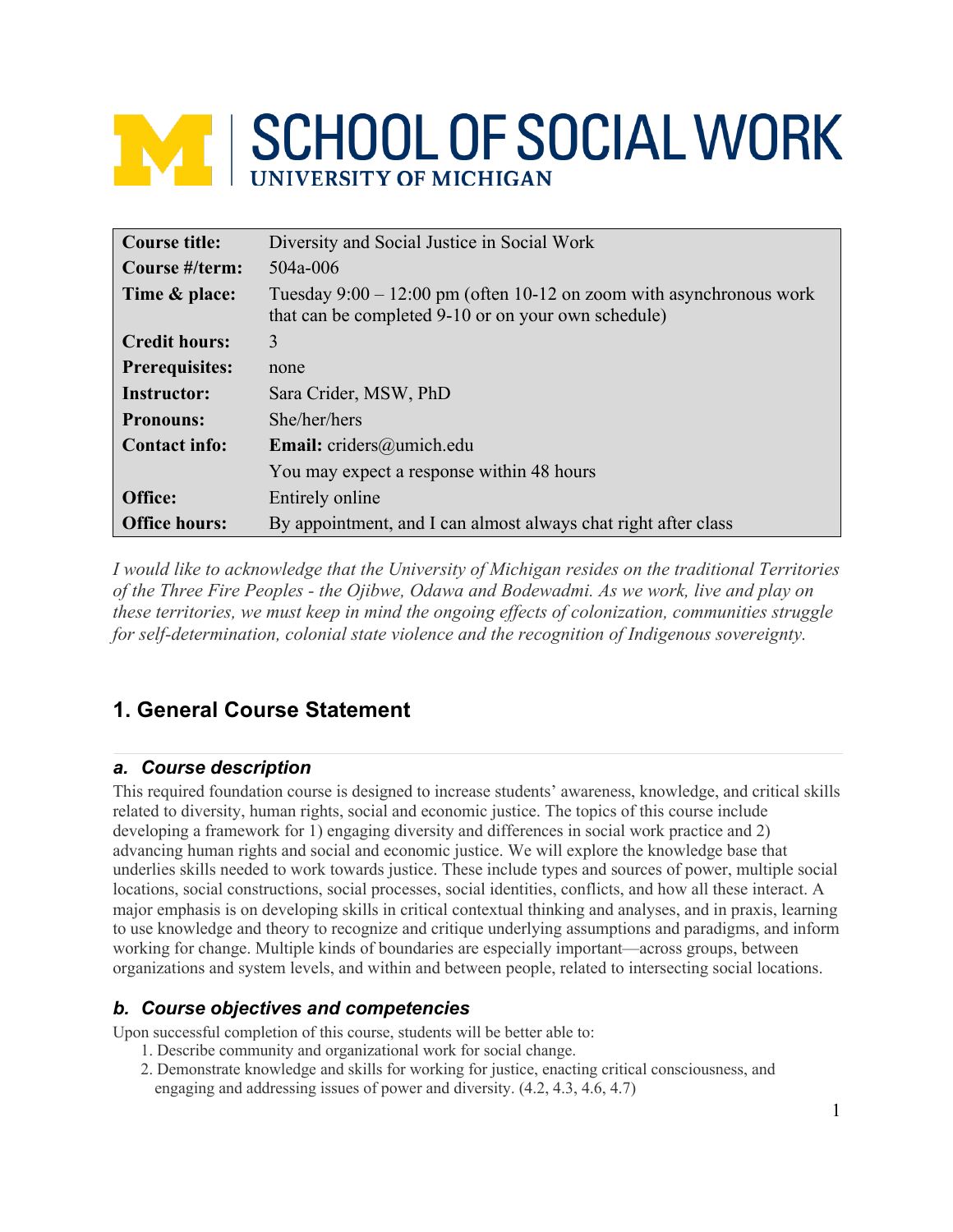- 3. Describe the dynamics of difference and dominance/oppression are and how they impact human functioning and social relations within and across diverse groups. (4.1, 4.5)
- 4. Describe how structural differences in society are shaped by historical, psychological, social, and political factors. (4.1, 4.5)
- 5. Demonstrate knowledge of social locations, constructions, processes, and identities and the diversity within these. This includes increased knowledge about the forces that shape complex selves, relationships, and worldviews. (4.2, 4.3)
- 6. Demonstrate skills in critical contextual thinking, applying multiple theories and frameworks to illuminate underlying assumptions, biases and possible opportunities, and engaging in praxis.
- 7. Demonstrate awareness of the sources of power, how to mobilize power towards positive change, and ways to challenge oppressive assumptions, biases, and prejudices (4.2, 4.3)
- 8. Describe methods for continuing a lifelong process of recognizing our biases, learning how to change oppressive behaviors and structures, and building a more socially just multicultural society. (4.2, 4.4, 4.6, 4.7)

# *c. Course design*

This class will strive to foster a learning environment where each student can reflect critically on sources of power and mechanisms of oppression and privilege, construct a framework for justice, and examine sources of their beliefs and perspectives. This course will work to create a climate that supports critical analyses, mutual learning, engaging within and across differences and examining sources of power and knowledge. It involves lectures, video, and participation in experiential activities. Additionally, this course will provide a forum to critically examine how our multiple status locations, societal constructions, and social processes shape our beliefs, assumptions, behaviors, and life experiences. Special attention will also be given knowledge about justice and change, and principles of change towards justice.

# *d. Course Relationship to P.O.D.S.*

This course integrates PODS content and skills with a special emphasis on the identification of practice, theories and/or policies that promote social justice, illuminate injustices and are consistent with scientific and professional knowledge. Through the use of a variety of instructional methods, this course will support students developing a vision of social justice, learn to recognize and reduce mechanisms that support oppression and injustice, work toward social justice processes, apply intersectionality and intercultural frameworks and strengthen critical consciousness, self-knowledge and self-awareness to facilitate PODS learning.

## *e. My approach*

I believe that everyone in this class is both a teacher and a student—including me. This class will strive to foster a learning environment where each student can reflect critically on their beliefs and perspectives and where multiple perspectives can be understood, respected, and critically examined. This means creating a safe space in which students are able to engage in difficult conversations and reflective processes. I encourage student input and feedback, and I strive to both challenge and support each student along their learning journey. I value diversity in the classroom, and this includes diversity of learning styles. I also aim to invite multiple perspectives, so you can expect class formats to vary from week to week, and for class sessions to be highly interactive. I will push you to reflect on your own experiences and to apply what you're learning to practice scenarios.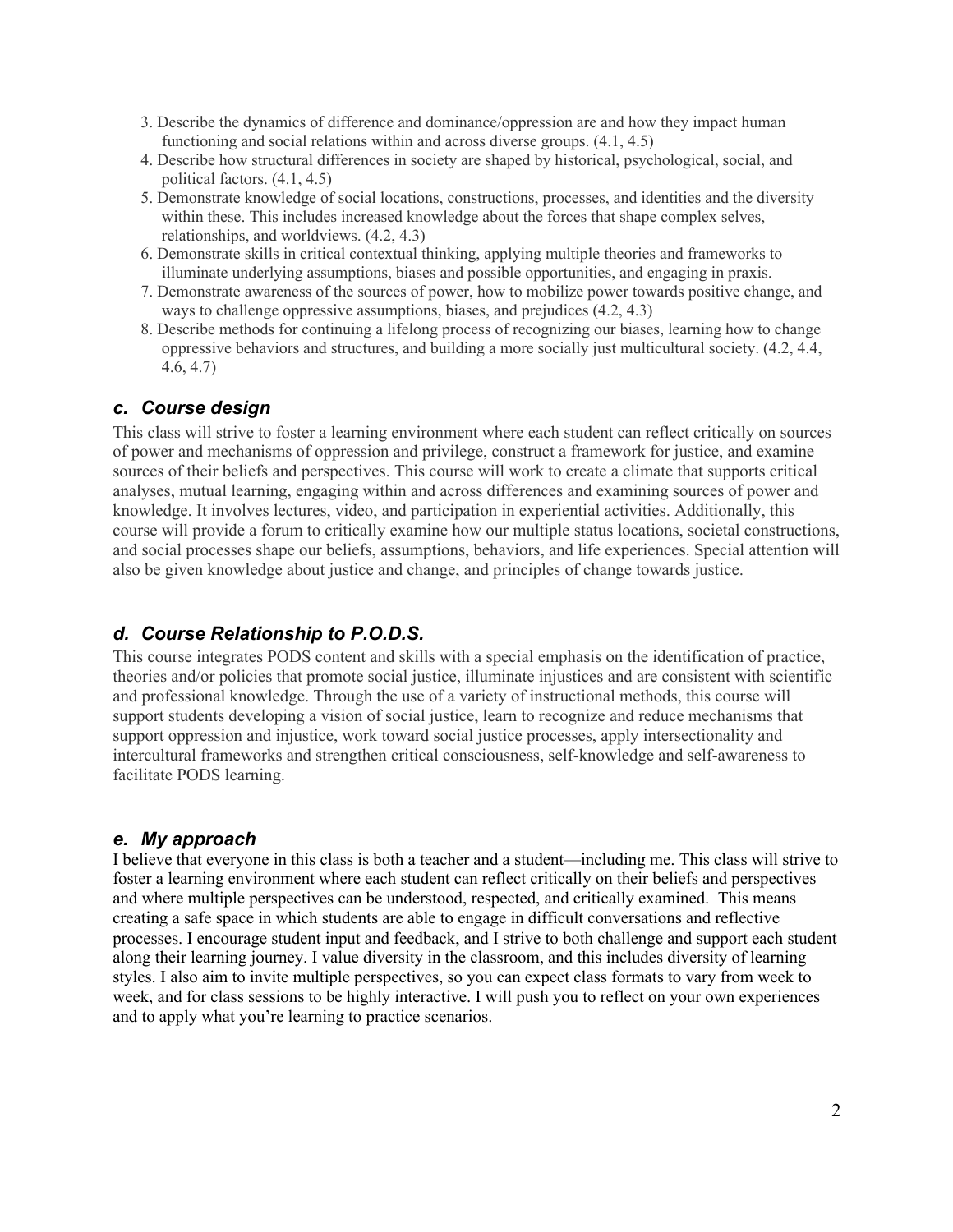# **2. Class Requirements**

# *a. Text and class materials*

There is no textbook for this course. All materials (readings, media, handouts) will be distributed to students via Canvas, where they will be organized under Modules. Readings, videos and articles will serve as a basis for reflection, analysis and dialogue within class time; for this reason, students are expected to complete readings and think about them prior to our class meeting. This demonstrates students' commitment to their own learning as well as the learning of their peers. It also maximizes your own experience in the class.

I realize that some students prefer hard copies or want to review slides ahead of time. For this reason, I will ensure that classtime materials (e.g., handouts, slides) are available via Canvas as well. I will do my best to post in-class materials a full day before class, though they may occasionally be posted later than this. (E.g., if we do an in-class activity with a handout, it may sometimes only be available in real-time and then posted online after that class period.)

If you have any concerns about accessing materials or want to discuss your learning style and needs, please talk to me as soon as possible!

| Date/Time              | Agenda                                                    | <b>Required Readings</b>                                                          | <b>Due</b>                                                                                                               |
|------------------------|-----------------------------------------------------------|-----------------------------------------------------------------------------------|--------------------------------------------------------------------------------------------------------------------------|
| Week 1<br>September 1  | Introduction to the<br>Course and to one<br>another       | <b>None</b>                                                                       | Before class: Fill<br>out "Getting to<br>Know You survey<br>Watch intro<br>asynchronous<br>lecture before first<br>class |
| Week 2<br>September 8  | No synchronous<br>class; participate in<br>#scholarstrike | <b>NASW Statement on</b><br>Institutional Racism                                  |                                                                                                                          |
| Week 3<br>September 15 | Class cancelled                                           |                                                                                   | <b>Taping Assignment</b><br>#scholarstrike<br>paper                                                                      |
| Week 4<br>September 22 | Establishing<br>common                                    | Bell, Lee Ann. 1997.<br>"Theoretical Frameworks for<br>Social Justice Education." | Post to groundrules<br>brainstorm bulletin                                                                               |

# *b. Class schedule*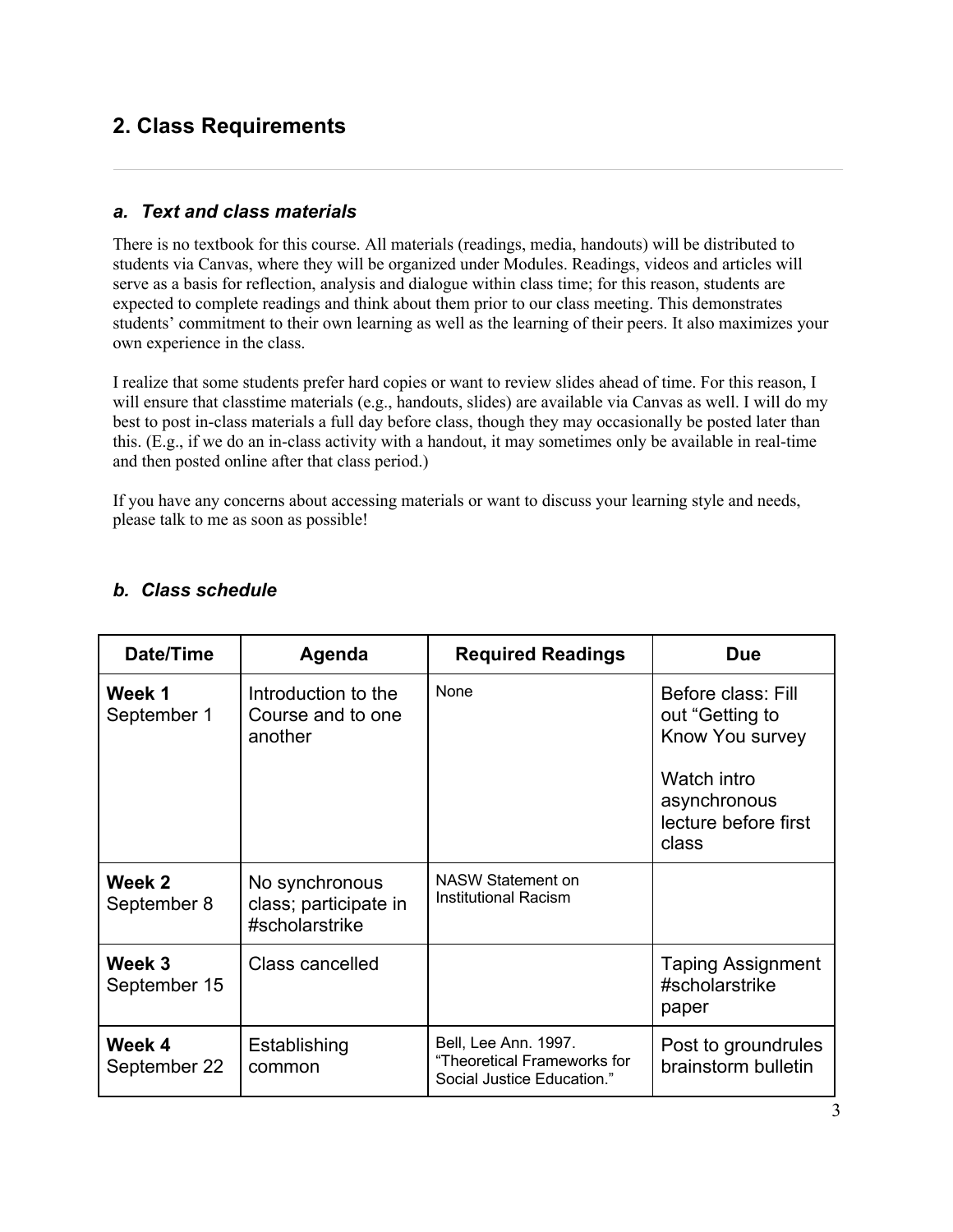| Date/Time                      | Agenda                                                                                                                                                                                                   | <b>Required Readings</b>                                                                                                                                                                                                                                                                                                                                                                                                                                                                                               | <b>Due</b>                                                                                 |
|--------------------------------|----------------------------------------------------------------------------------------------------------------------------------------------------------------------------------------------------------|------------------------------------------------------------------------------------------------------------------------------------------------------------------------------------------------------------------------------------------------------------------------------------------------------------------------------------------------------------------------------------------------------------------------------------------------------------------------------------------------------------------------|--------------------------------------------------------------------------------------------|
|                                | understandings and<br>guiding frameworks<br>(social justice, social<br>identities,<br>positionality,<br>socialization,<br>intersectionality)                                                             | Morgaine, Karen. 2014.<br>"Conceptualizing Social<br>Justice in Social Work: Are<br>Social Workers 'Too Bogged<br>Down in the Trees?" 4:1-18.<br>Crenshaw, Kimberlé. 2015.<br>"Why Intersectionality Can't<br>Wait." Washington Post.<br>https://www.washingtonpost.c<br>om/news/in-<br>theory/wp/2015/09/24/why-<br>intersectionality-cant-wait/<br>Optional: Arao, Brian & Kristi<br>Clemens. 2013. "From Safe<br>Spaces to Brave Spaces: a<br>new way to frame dialogue<br>around diversity and social<br>justice." | board<br>Complete social<br>identity profile                                               |
| Week 5<br>September 29         | Establishing<br>common<br>understandings and<br>guiding frameworks<br>(power, privilege,<br>oppression & -isms,<br>microaggressions,<br>dominant narratives,<br>centering<br>marginalized<br>narratives) | Adichie, Chimimanda. "The<br>Danger of a single story." (19<br>min video)<br>Kattari, Shanna.<br>"Understanding & Engaging<br>Microaggressions." (32 min<br>video)<br>Means, Russel. "What It<br>Means to be Indian." (10 min<br>excerpt from Siege At<br><b>Wounded Knee)</b><br>Johnson, Allan. 2006. "What it<br>All Has to Do With Us." Pp.<br>76-89 in Privilege, Power &<br>Difference.<br>Optional: Young, Iris. 2014.<br>"The Five Faces of<br>Oppression."                                                    | Reaction paper #1<br>due on Friday<br>October 2<br>Fill out survey for<br>research project |
| Week 6<br>October <sub>6</sub> | Health in/equity:<br>Race and Racism,<br>with focus on<br><b>COVID-19 &amp;</b>                                                                                                                          | Williams, David R. 2017.<br>"How racism makes us sick"<br>$(18 \text{ mins})$<br>Taylor, Keeanga-Ymahtta.,                                                                                                                                                                                                                                                                                                                                                                                                             |                                                                                            |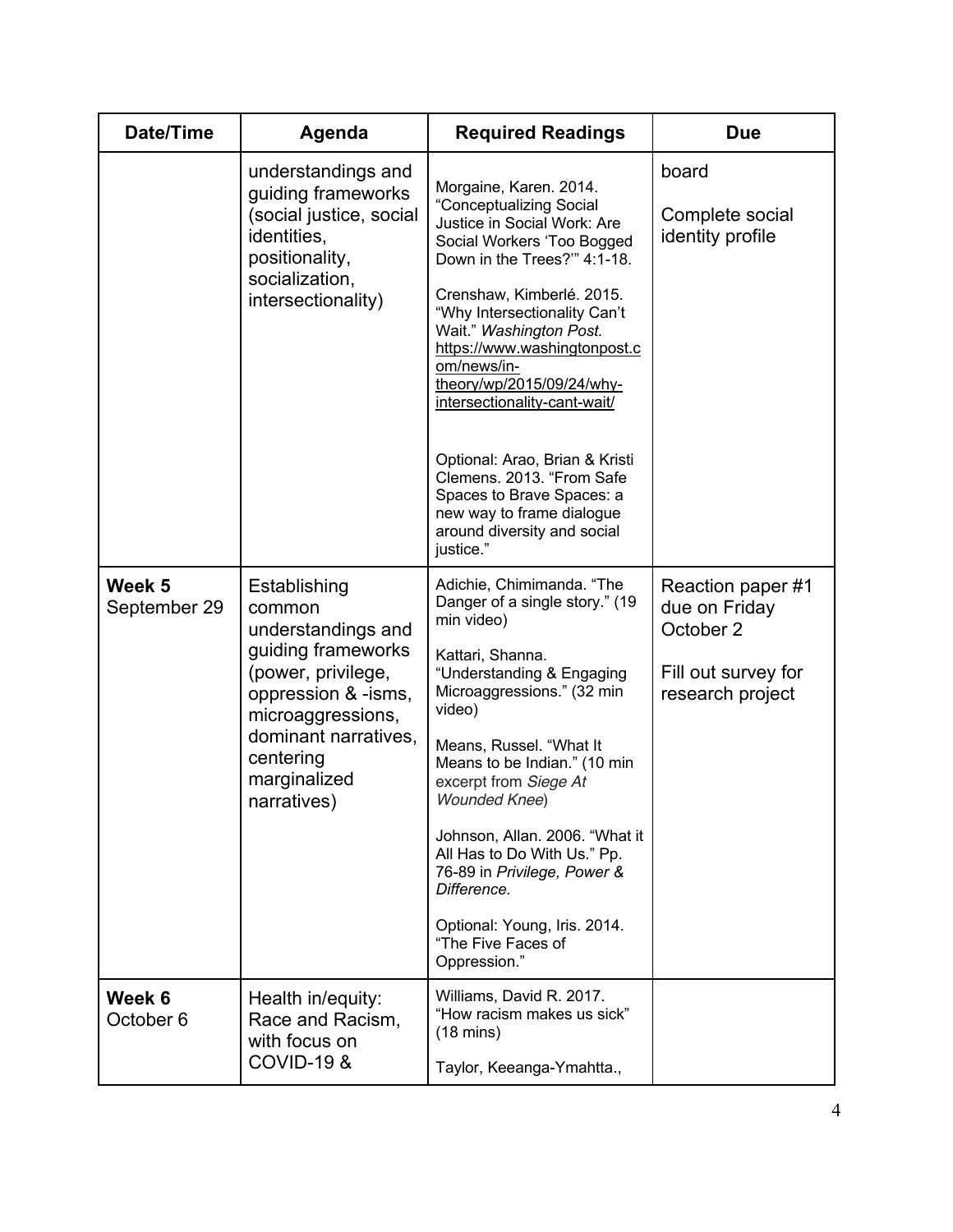| <b>Date/Time</b>     | Agenda                                                               | <b>Required Readings</b>                                                                                                                                                                                              | <b>Due</b> |
|----------------------|----------------------------------------------------------------------|-----------------------------------------------------------------------------------------------------------------------------------------------------------------------------------------------------------------------|------------|
|                      | environmental<br>justice                                             | 2020. "The Effect of<br>Coronavirus on America's<br><b>Black Communities"</b>                                                                                                                                         |            |
|                      |                                                                      | Conger, Gebeloff & Oppel Jr.<br>"Native Americans Feel<br>Devastated by the Virus Yet<br>Overlooked in the Data." New<br>York Times.                                                                                  |            |
|                      |                                                                      | Bell, Jasmine. 2016. "Five<br>Things to Know about<br>Communities of Color and<br><b>Environmental Justice."</b>                                                                                                      |            |
|                      |                                                                      | Pulido, Laura & Juan De Lara.<br>2018. "Reimagining 'justice' in<br>environmental justice: Radical<br>ecologies, decolonial thought,<br>and the Black Radical<br>Tradition." Environment &<br>Planning 1(1-2): 76-98. |            |
|                      |                                                                      | Strongly recommended:<br>Ward, Jesmyn. 2020. "On<br><b>Witness &amp; Respair: A</b><br>personal tragedy followed by<br>pandemic"                                                                                      |            |
| Week 7<br>October 13 | Health in/equity:<br>Bodies, with focus<br>on sizeism and<br>ableism | Baker. "Whose Life is Worth<br><b>Saving?"</b> New York Times.<br>Wong, Alice. 2020. "Am I<br><b>Expendable During this</b>                                                                                           |            |
|                      |                                                                      | Pandemic?"<br>Lee, Nicole. 2019. "As a<br>disabled person, my abortion<br>wasn't questioned, but my<br>pregnancy was." Quartz.                                                                                        |            |
|                      |                                                                      | Your Fat Friend. "The Bizarre<br>and Racist History of the<br>BMI."                                                                                                                                                   |            |
|                      |                                                                      | Your Fat Friend. "Jillian<br><b>Michaels &amp; The Alarming</b><br><b>Legacy of the Biggest Loser."</b>                                                                                                               |            |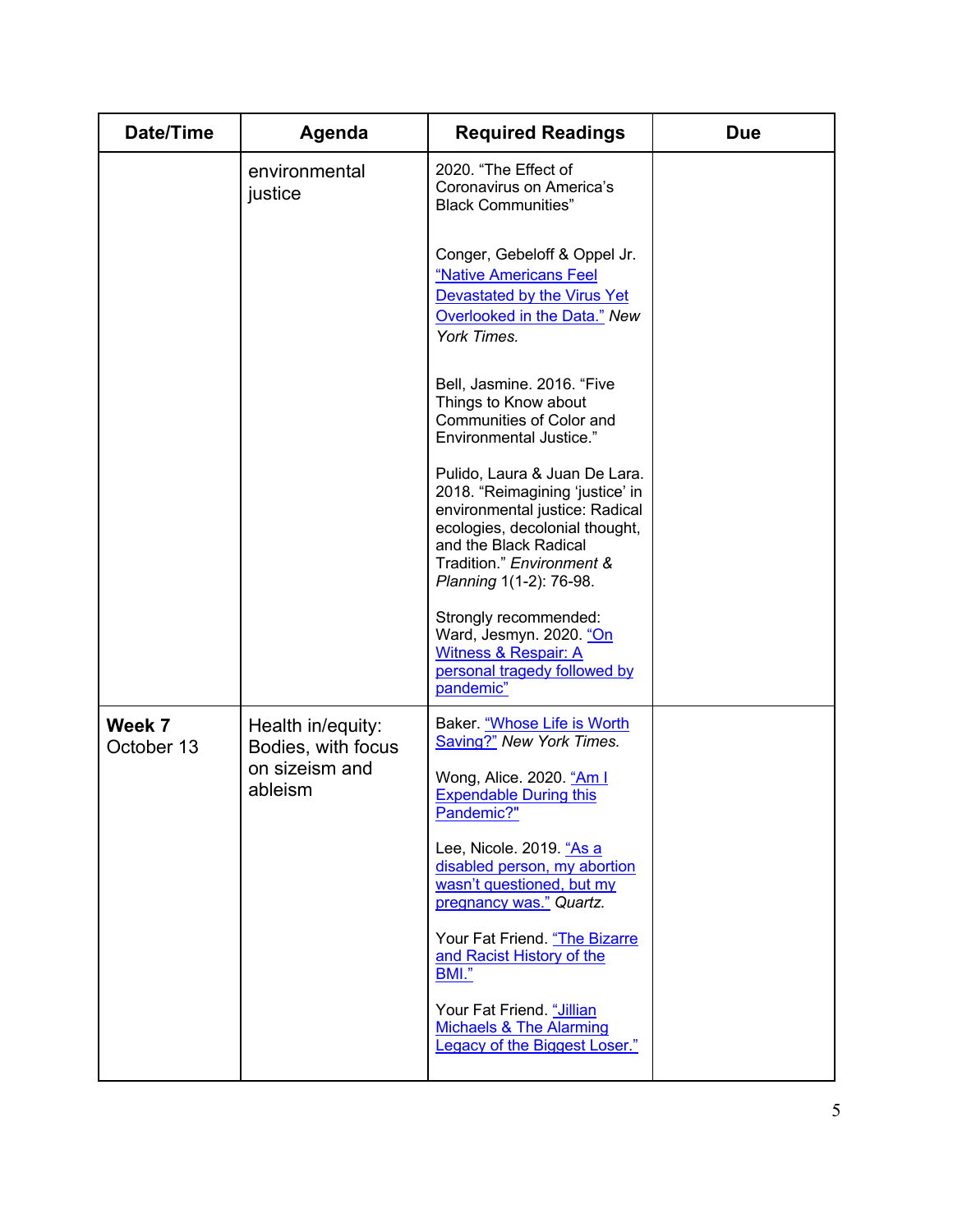| Date/Time              | Agenda                                                               | <b>Required Readings</b>                                                                                                               | <b>Due</b>                                     |
|------------------------|----------------------------------------------------------------------|----------------------------------------------------------------------------------------------------------------------------------------|------------------------------------------------|
|                        |                                                                      | Saguy & Ward 2011. "Coming<br>out as Fat: Rethinking<br>Stigma" Social Psychology<br>Quarterly 74(3): 53-75.                           |                                                |
|                        |                                                                      | Yes Magazine. "Here's what<br>Fat Acceptance is-and isn't."                                                                            |                                                |
|                        |                                                                      | NASW. "What every social<br>worker needs to know about<br>health at every size."                                                       |                                                |
| Week 8<br>October 20   | Health equity &<br>inequity<br>Cisgender-<br>heterosexism            | Kattari, Shanna. 2018.<br>"Transgender and non-binary<br>people face health care<br>discrimination every day in<br>the United States." | Reaction paper #2<br>due Friday Oct 23         |
|                        |                                                                      | "LGBTQ patients reveal their<br>exhausting, infuriating &<br>surprisingly common<br>struggles at the doctor's<br>office."              |                                                |
|                        |                                                                      | "Pregnant in Prison"                                                                                                                   |                                                |
|                        |                                                                      | One additional reading TBA                                                                                                             |                                                |
| Week 9<br>October 27   | Homelessness:<br>Framing & focus on                                  | Excerpt from Evicted by<br>Matthew Desmond.                                                                                            |                                                |
|                        | LGBTQAII+ youth                                                      | Read at least two articles from<br>the Symposium on Homeless<br><b>LGBT Youth Epidemic in</b><br>Public Integrity 2018, issue 6        |                                                |
| Week 10<br>November 3  | Homelessness:<br>immigrants &<br>refugees, violence<br>against women | <b>TBA</b>                                                                                                                             | Remember to vote!                              |
| Week 11<br>November 10 | Homelessness:<br>Incarceration and<br>Addiction                      | Gowan, Teresa. 2002. "The<br>Nexus: Homelessness &<br>Incarceration in Two<br>American Cities."<br>Ethnography 3(4): 500-534.          | Reaction Paper #3<br>due Friday<br>November 13 |
| Debrief election       |                                                                      | Excerpt from Tsemberis,<br>Samuel. 2010. Housing First:<br>Pathways Model to End                                                       |                                                |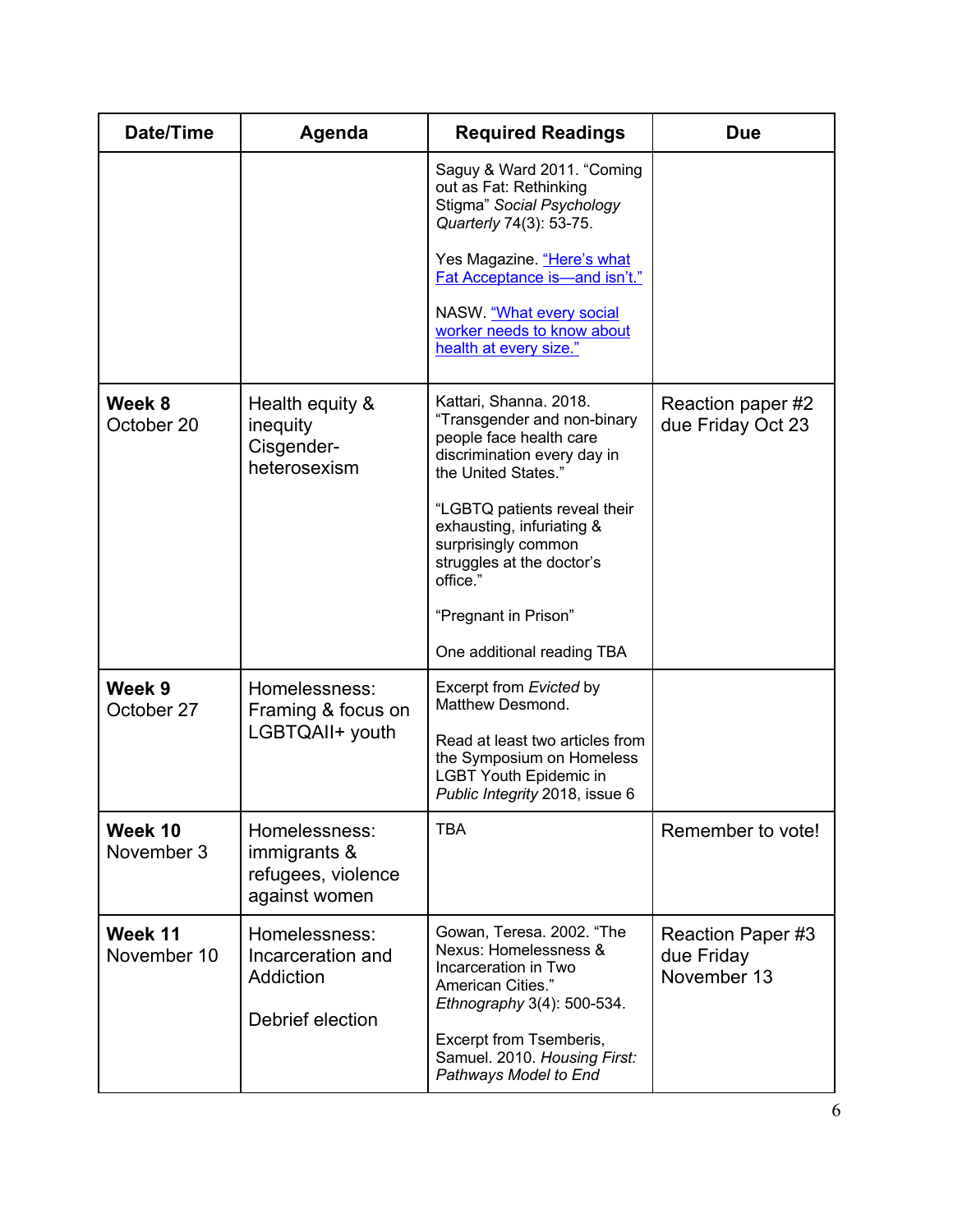| <b>Date/Time</b>       | Agenda                                                                | <b>Required Readings</b>                                                                                       | <b>Due</b>                                                 |
|------------------------|-----------------------------------------------------------------------|----------------------------------------------------------------------------------------------------------------|------------------------------------------------------------|
|                        |                                                                       | <b>Homelessness for People</b><br>with Mental Illness and<br>Addiction.                                        |                                                            |
| Week 12<br>November 17 | Presentations of<br>your research<br>& catch up on any<br>topics      | TBA by you                                                                                                     |                                                            |
| Week 13<br>November 24 | Presentations of<br>your research &<br>catch up on any<br>topics      | TBA by you                                                                                                     |                                                            |
| Week 14<br>December 1  | Community,<br>Coalitions, Healing<br>& Interdependence                | Mincus, Mia. 2010. "Wherever<br>You Are Is Where I Want to<br><b>Be: Crip Solidarity."</b>                     | Group Projects due<br>on Friday, Dec 4                     |
|                        |                                                                       | "What Happens When We<br><b>Can't Have Solidarity All the</b><br>Time?'                                        |                                                            |
|                        |                                                                       | A Not-So-Brief Personal<br><b>History of the Healing Justice</b><br>Movement.                                  |                                                            |
|                        |                                                                       | One additional reading TBA                                                                                     |                                                            |
| Week 15<br>December 8  | Looking forward:<br>Allyhood &<br>Accomplices,                        | Edwards, Kerry. 2015.<br>"Aspiring Ally Development."<br>Moving from Actor --> Ally -->                        | <b>Taping Project part</b><br>2 due Friday,<br>December 11 |
|                        | <b>Reflections &amp; Praxis</b><br>for Anti-oppressive<br>social work | Accomplice<br>whiteaccomplices.org                                                                             |                                                            |
|                        |                                                                       | Indigenous Action.<br>"Accomplices Not Allies:<br><b>Abolishing the Ally Industrial</b><br>Complex."           |                                                            |
|                        |                                                                       | Medium.<br>https://medium.com/awaken-<br>blog/allyship-vs-accomplice-<br>the-what-why-and-how-<br>f3da767d48cc |                                                            |
|                        |                                                                       | 10 tips on receiving critical<br>feedback: a guide for activists                                               |                                                            |
|                        |                                                                       | One additional reading TBA                                                                                     |                                                            |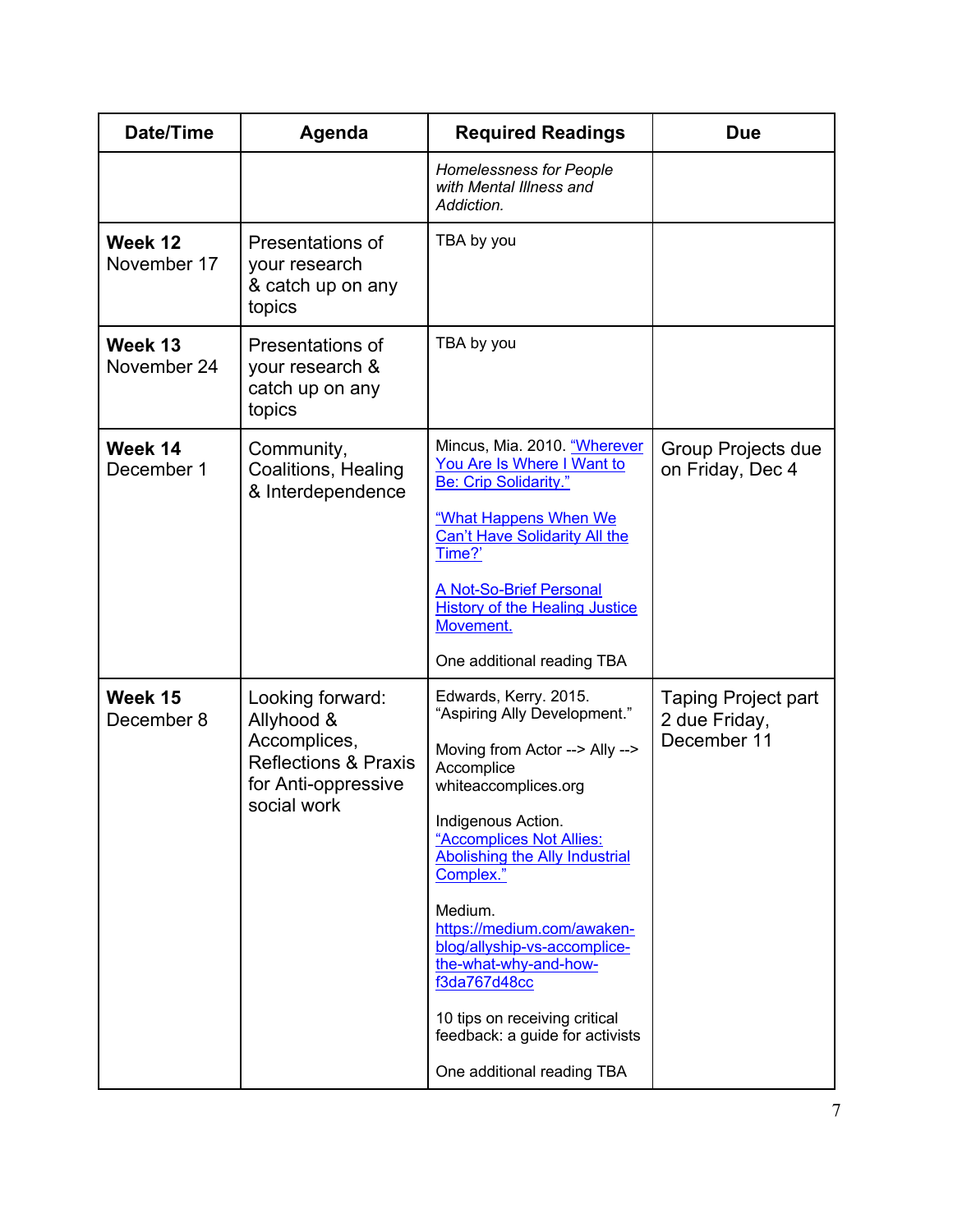## *c. Assignments*

This is a graded, 3-credit, course. Students will be graded on the assignments described below. Additional details and a rubric will be provided for each assignment. I will also offer some tips for success with each assignment.

I do want to be transparent about my general expectations for assignments in order to help support your planning and approach. In general, I am looking for understanding of course content, thoughtful reflection, ability to apply your course content outside of the classroom, clarity, insight and thoroughness. All written assignments should be carefully proofread for typos and clarity of content. A paper with lots of errors is difficult to read and obscures your meaning; it will be marked down accordingly. In general, a "B" is a good grade: it means that you did a better-than-average job. An "A" is reserved for excellent work—it says something new, it is creative, and it demonstrates superb and complex analysis and reflection.

Please turn in assignments on time; this ensures that I have time to read, grade, and offer useful feedback. An assignment will be marked down 1/3 of a letter grade for each day it is late unless you have received an extension from me prior to the due date. If you expect that you are going to be late turning in an assignment, please discuss this with me as soon as possible. I recommend that you anticipate surprises and start your assignments well in advance of the due date.

59 and below F

Grades will be assigned along the following scale:

| 100-98 $A+$ | $89-87 B+$    | 79-77 C+ | $69-60$ D |
|-------------|---------------|----------|-----------|
| 97-94 A     | 86-83 B       | 76-73 C  | 59 and b  |
| $93-90$ A-  | $82 - 80 B -$ | 72-70 C  |           |

| <b>Assignment</b>                           | Due date                                                                       | <b>Percent of overall grade</b> |
|---------------------------------------------|--------------------------------------------------------------------------------|---------------------------------|
| <b>Taping Assignment</b>                    | Part One: Tuesday Sept 8<br>Part Two: Friday Dec 11                            | 10%                             |
| Participation &<br>Engagement               | Ongoing throughout<br>semester; mini assignments<br>will be announced in class | 50%                             |
| Reaction papers                             | Friday Oct 2<br>Friday Oct 23<br>Friday Nov 13                                 | $15\%$ (5 each)                 |
| Research project on<br>topic of your choice | Friday Dec 4                                                                   | 25%                             |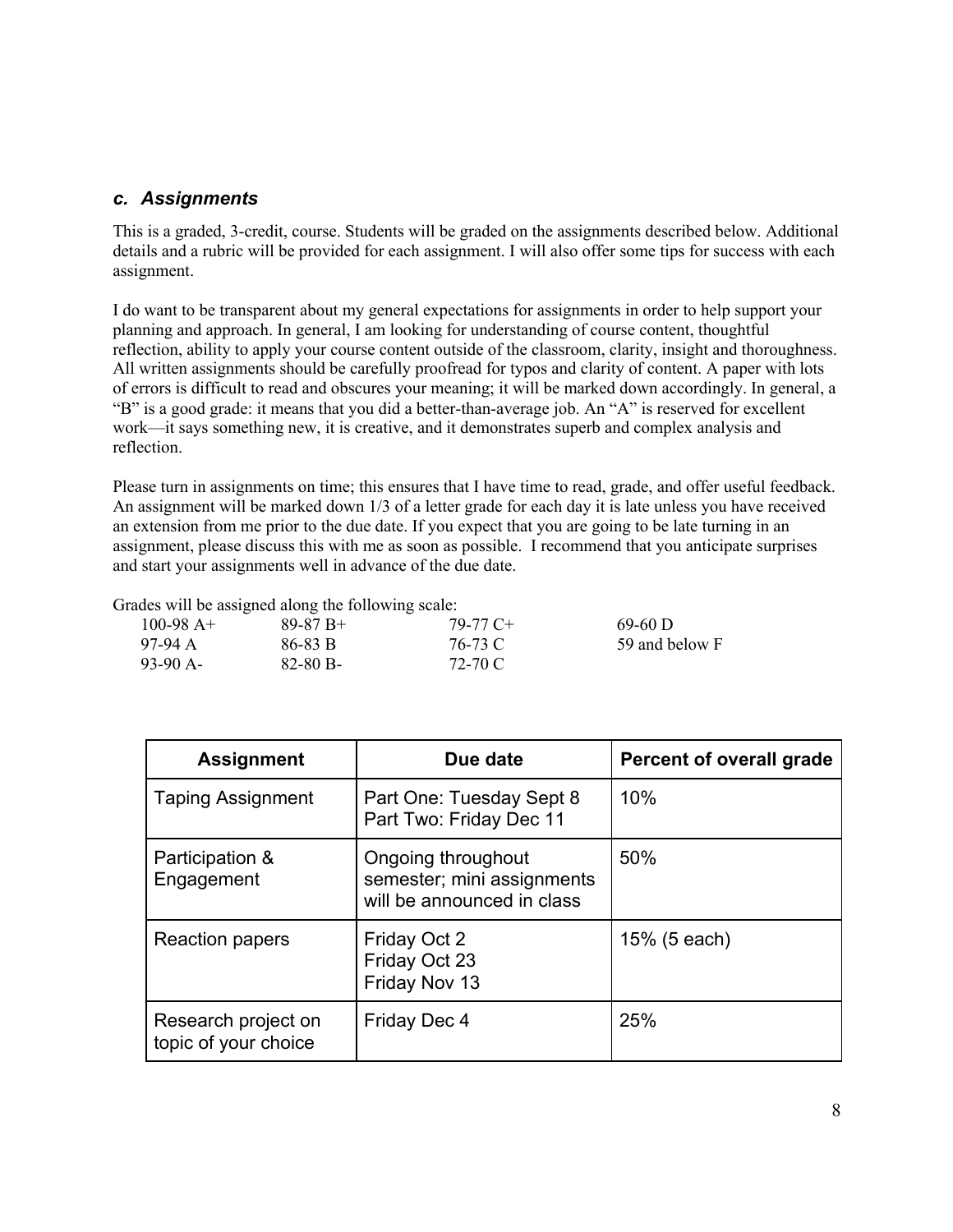All assignments due on Canvas unless otherwise noted. Details for each of these assignments is available on Canvas.

# *d. Participation and engagement*

Attendance and participation in all class sessions are critical for the learning process in this course. For this reason, students are expected to attend all class sessions. One percentage will be deducted for every unexcused absence. It is the responsibility of the student to contact the instructor and arrange for missed material.

**Graded portion Points available What I'm looking for** Weekly thoughtful participation on the ongoing discussion forum online. 20 | Since we are limiting our classtime to two hours, this is meant to offer an asynchronous place for continued conversation. - I'm looking for posts that demonstrate critical thinking and reflect on class material, pose interesting and thought-provoking questions, draw connections between readings/videos or something you're reading outside of class. - The goal is to make a conversation. That means (a) I want to you both offer insights *and* respond thoughtfully to your peers. (b) Please read the whole thread before you jump in (just as you would hear a whole conversation in the classroom). (c) When you read your classmates' posts, respond to them, just as you would in a classroom. I encourage you to acknowledge, validate, and respond in a way that highlights connection and builds a discussion. - I will also contribute to discussions as a facilitator. That means I'll read, periodically respond, and at times synthesize what I hear from all of your contributions. I may pose additional questions or highlight connections that I see. - Groundrules apply for online discussions and your adherence to them is part of your grade. One post in the "current events" section on Canvas 5 | This is a chance for you to share information about what's going on outside of the classroom and connect it to class topics. - Provide a link to a news article or a video with a brief summary. The summary can be written or video (i.e., you can post a video of yourself explaining the story/event). - Then, pose at least two thought-provoking questions for your peers to consider. These questions should relate to class topics. Respond to your peers' posts.

Overall, the 40% of your participation and engagement grade will be allotted as follows: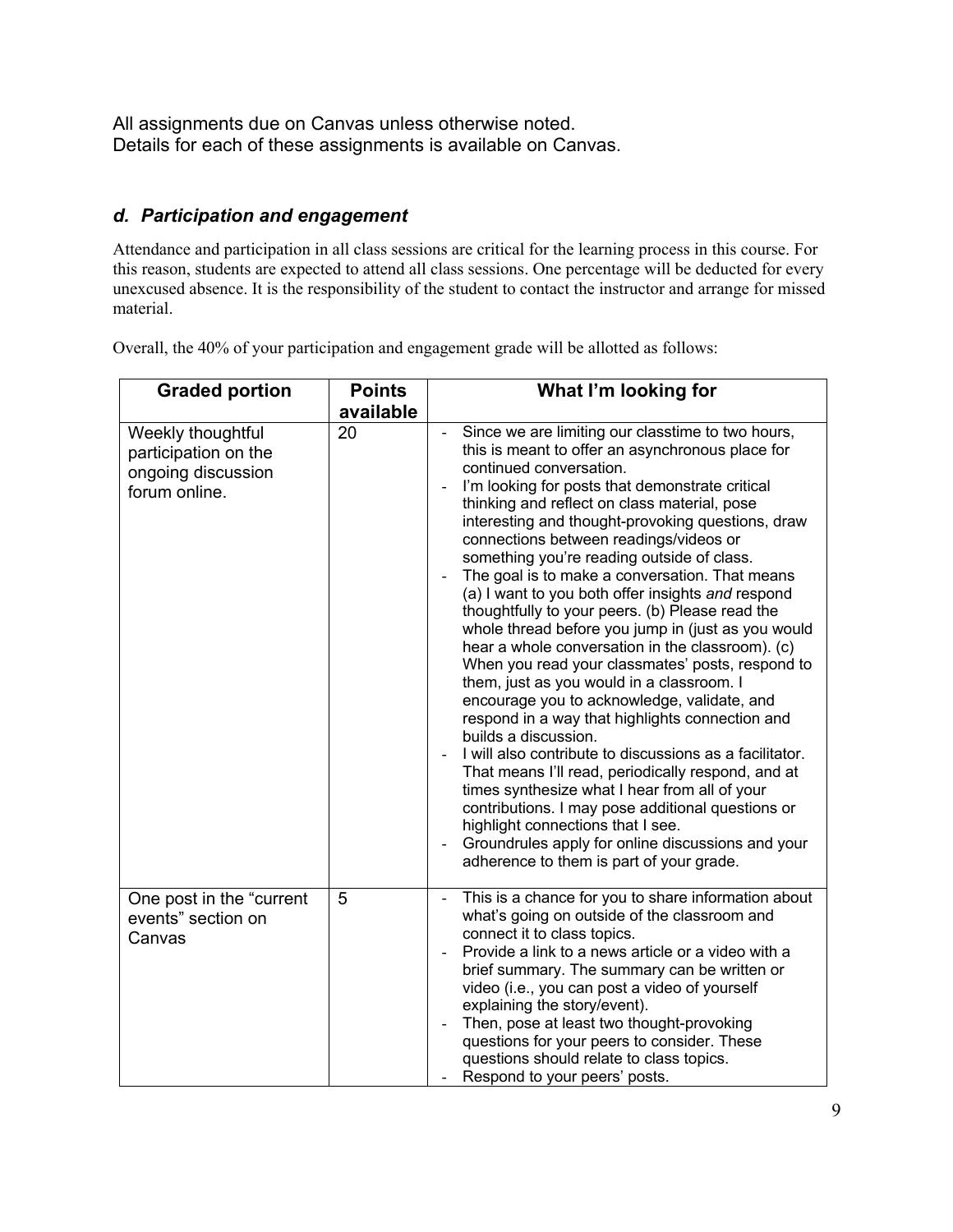| Active engagement in<br>zoom sessions and<br>completion of class<br>activities | 20 | Evidence of active listening. This is easiest for me<br>and your peers to see when your camera is on;<br>please check in with me if you plan to turn off your<br>camera during zoom sessions.<br>Thoughtful contributions that demonstrate<br>understanding of readings/class material, critical<br>thinking, curiosity, and/or apply materials to the<br>"real world," synthesize across topics, and add<br>complexity/nuance to our understanding.<br>Active Participation in breakout sessions.<br>$\overline{\phantom{a}}$<br>I will periodically provide additional<br>$\overline{\phantom{a}}$<br>activities/assignments (e.g., polls, free write,<br>illustrations, in-class simulations, etc.) Your<br>participation in these will contribute to your grade<br>here.<br>If you struggle with participating in sessions and<br>concerned about this section of your grade, please<br>reach out so that we can make a plan for how I<br>can evaluate your engagement in class.<br>Groundrules apply for online discussions and your<br>$\overline{\phantom{a}}$<br>adherence to them is part of your grade. |
|--------------------------------------------------------------------------------|----|-------------------------------------------------------------------------------------------------------------------------------------------------------------------------------------------------------------------------------------------------------------------------------------------------------------------------------------------------------------------------------------------------------------------------------------------------------------------------------------------------------------------------------------------------------------------------------------------------------------------------------------------------------------------------------------------------------------------------------------------------------------------------------------------------------------------------------------------------------------------------------------------------------------------------------------------------------------------------------------------------------------------------------------------------------------------------------------------------------------------|
| Meet with instructor<br>online once this<br>semester                           | 5  | Because it's harder this semester to get to know<br>you, I want to build in additional time to get to<br>know you, hear about your experiences, and learn<br>how to best support your learning. I think this is<br>especially important in a semester when we can<br>feel so isolated geographically.<br>Reach out to set up a meeting with me.                                                                                                                                                                                                                                                                                                                                                                                                                                                                                                                                                                                                                                                                                                                                                                   |

If you want to discuss your grade at any point, please reach out!

# **3. Additional School & University Policies**

Additional School and University policies, information and resources are available here: https://ssw.umich.edu/standard-policies-information-resources. They include:

## *a. Safety and emergency preparedness*

All University of Michigan students, faculty and staff are required to familiarize themselves with emergency procedures and protocols for both inside and outside of the classroom. In the event of possible building closure (i.e. severe weather conditions, public health notices, etc.) you may contact (734)764-7793 for up-to-date school closure information.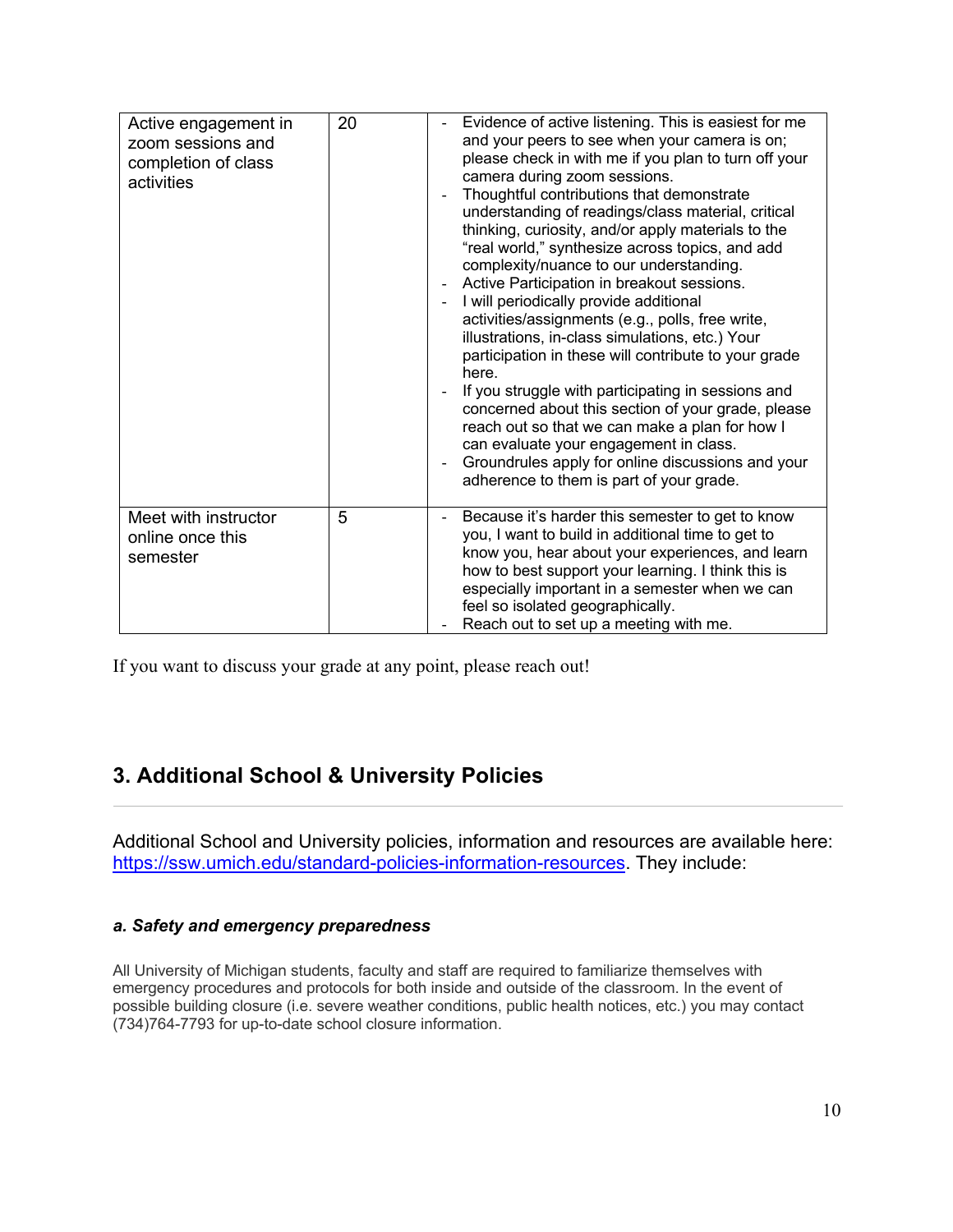Be prepared. Familiarize yourself with the emergency card posted next to the phone in every classroom/meeting room. Review the information on the emergency evacuation sign (located nearest the door) and locate at least two emergency exits nearest the classroom.

Each SSW classroom is equipped with door locks. Pressing the Lock button (the only button located on inside of the door handle) to lock the door from within the room.

If you are concerned about your ability to exit the building in the case of an emergency, contact the Office of Student Services (Room 1748) at (734) 936-0961 or via email at ssw-adacompliance@umich.edu.

### *b. Mental health and well being*

The University of Michigan is committed to advancing the mental health and well being of all students. If you or someone you know is feeling overwhelmed, depressed, and/or in need of support, services are available. For help, contact:

Counseling and Psychological Services (CAPS) at (734) 764-8312 University Health Service (UHS) at (734) 764-8320 Additional campus health and wellness resources: The Office of Student Services' Health and Wellness Program provides supportive services to MSW students which promote wellness, self-care and maintenance of a healthy academic and mental health balance, as well as to increase disability awareness. SSW Health and Wellness Guide

Contact the Health and Wellness Program at ssw.wellness@umich.edu

#### *c. Teaching evaluations*

Students are strongly encouraged to complete teaching evaluations at the end of each term. Teaching evaluations are administered via Canvas and will be emailed to students during the last week of classes. Student identity is completely anonymous, and instructors cannot view evaluation reports until after grades are submitted.

#### *d. Proper use of names and pronouns*

All students will be referred to by the names and pronouns they use (e.g. she, they, ze, he). If you have a name that differs from the one that appears on the roster, please inform the instructor before the second class period so that they use your correct name and pronouns. Students can designate their personal pronouns on the class roster via Wolverine Access: Student Business > Campus Personal Information > Gender Identity.

There are two inclusive restrooms in the SSW building: room 1784 (1st floor, near Registrar's Office) and B833T (Lower Level). Click here for the Spectrum Center's map of gender inclusive restrooms on campus.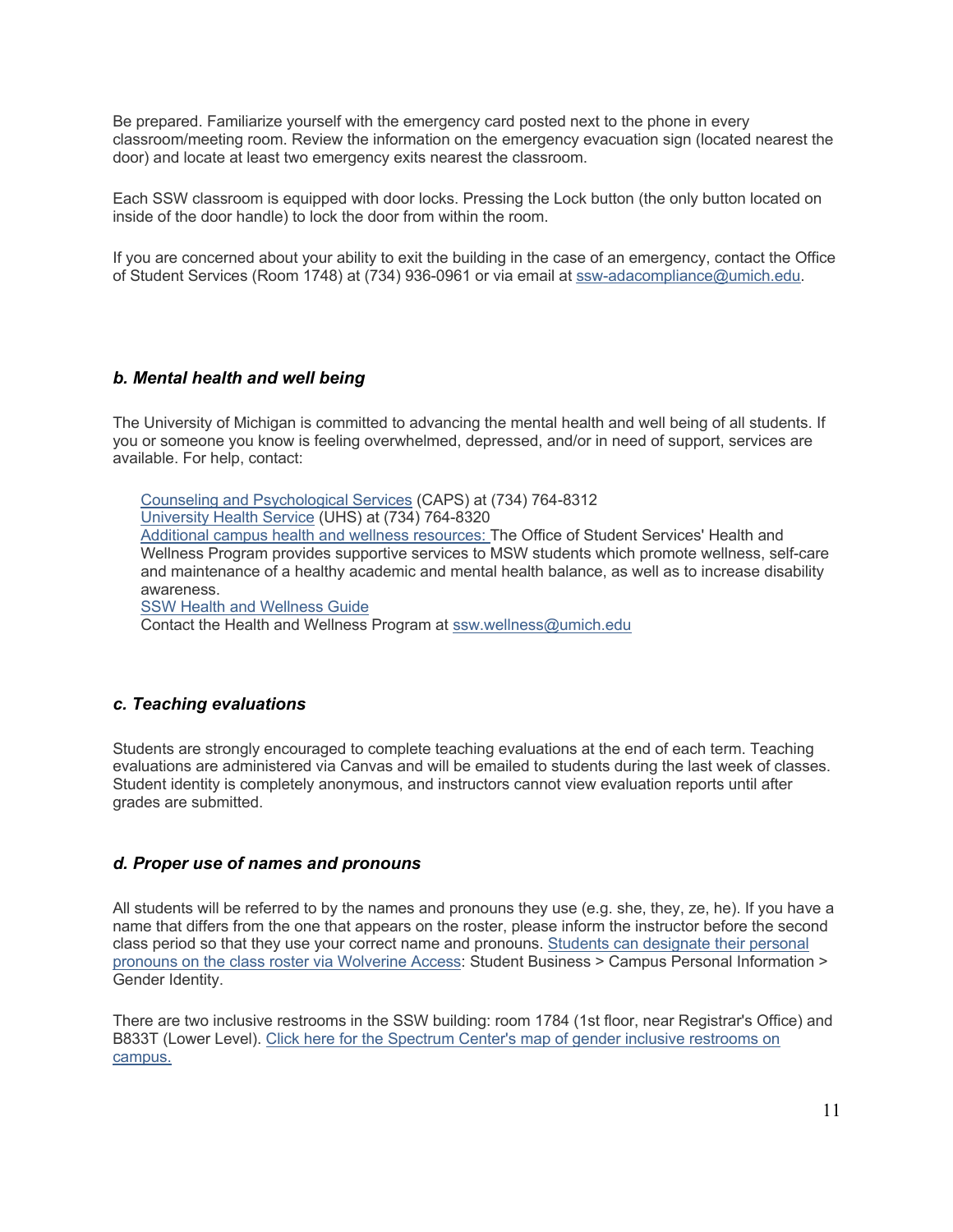#### *e. Accommodations for students with disabilities*

If you are in need of any accommodations, please let me know at your earliest convenience. Any information you provide is private and confidential and will be treated as such. Additional information about accommodations for students with disabilities, as well as a list of appropriate accommodation forms, is available here. Please present the appropriate paperwork at least two weeks prior to the need for the accommodation (test, project, etc.).

*For more information, contact:*

**Services for Students with Disabilities** G-664 Haven Hall 505 South State St. **Phone:** (734) 763-3000 **Email:** ssdoffice@umich.edu

## *f. Religious/spiritual observances*

The University of Michigan, as an institution, does not observe religious holidays, however it has long been the University's policy that every reasonable effort should be made to help students avoid negative academic consequences when their religious obligations conflict with academic requirements. Please click here to find out more about student expectations around conflicts between the academic and religious calendars, as well as a non-exhaustive list of religious holidays.

## *g. Military deployment*

Please click here for more information and resources for students called to Active Duty status while enrolled at the University of Michigan.

## *h. Writing skills and expectations*

Strong writing and communication skills are essential to students' academic success and professional career. The Writing Coordinator for the School of Social Work is open to meeting with students during any phase of the writing process. The Writing Coordinator's office is housed within the Career Services Office. The Career Services Office also offers workshops, resources and individual assistance to help improve skills and confidence in written communication.

For more information or to schedule an appointment, contact:

**SSW Writing Assistance** Career Services (Room 1696) 1080 S University Ave. **Phone:** (734) 763-6259 **Email:** ssw-cso@umich.edu

*APA formatting:*